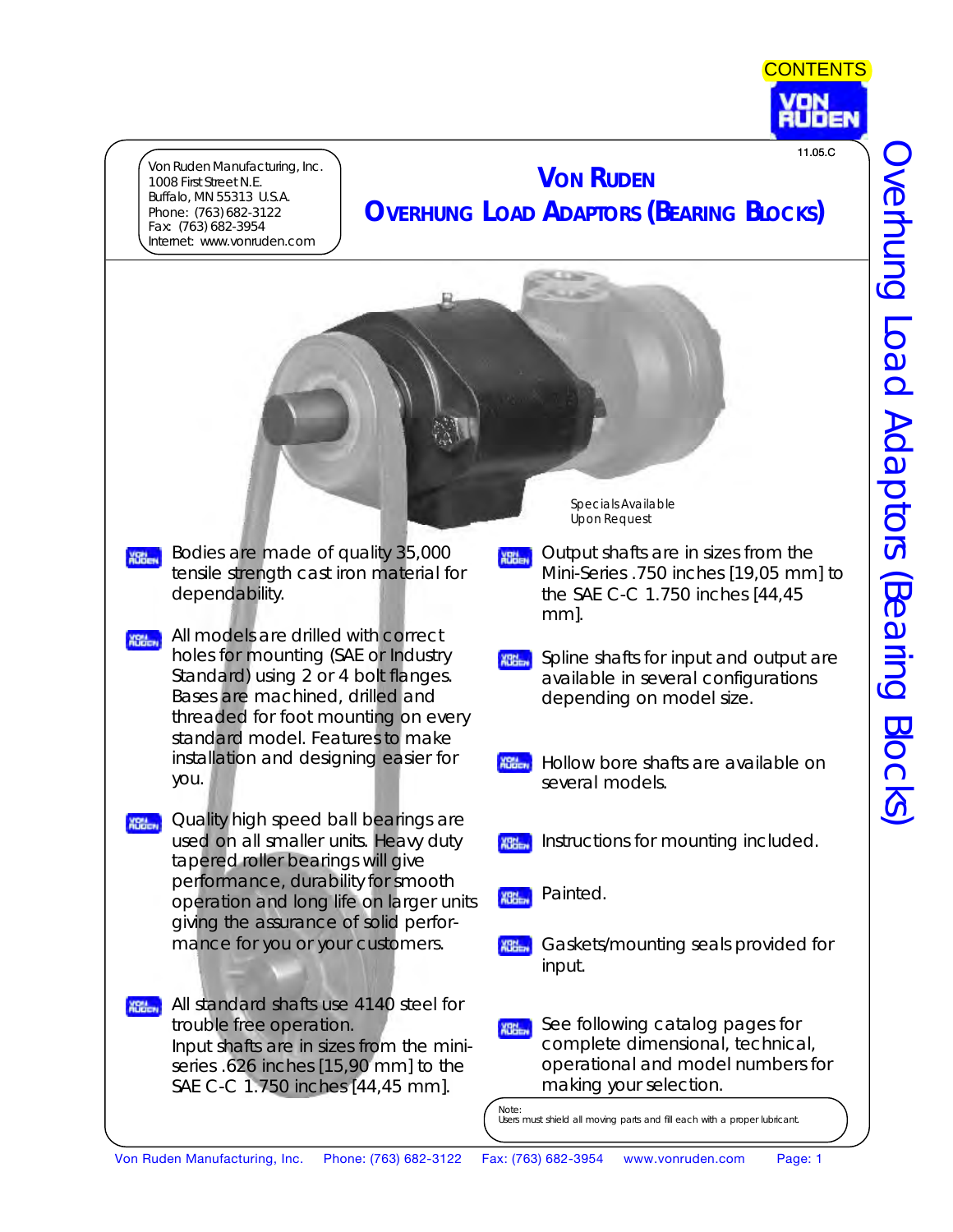<span id="page-1-0"></span>

|                          |                                                                         |                                                                                 | 11.05.C                                                                                                                |  |  |
|--------------------------|-------------------------------------------------------------------------|---------------------------------------------------------------------------------|------------------------------------------------------------------------------------------------------------------------|--|--|
| <b>Table of Contents</b> |                                                                         |                                                                                 |                                                                                                                        |  |  |
| Page $#$                 |                                                                         |                                                                                 |                                                                                                                        |  |  |
| 3                        | Selecting The Correct Von Ruden Overhung Load Adaptors (Bearing Blocks) |                                                                                 |                                                                                                                        |  |  |
| 4                        | Lubrication Requirements For Speed, Temperature and Mounting Positions  |                                                                                 |                                                                                                                        |  |  |
| $5 - 6$                  |                                                                         | <b>Mini Series</b><br>2 Bolt with<br>Standard Duty<br><b>Ball Bearings</b>      | Use with hydraulic motor and<br>pump applications with shaft<br>diameters up to 5/8" in diameter<br>and 2.5" pilot.    |  |  |
| $7 - 8$                  |                                                                         | SAE "A"<br>2 Bolt with<br>Standard Duty<br><b>Ball Bearings</b>                 | Use with hydraulic motor and<br>pump applications with shaft<br>diameters up to 1" in<br>diameter and 3.25" pilot.     |  |  |
| $9 - 10$                 |                                                                         | SAE "A"<br>2 Bolt with<br><b>Heavy Duty</b><br><b>Ball Bearings</b>             | Use with higher loads and<br>larger shafts up to 1.25" in<br>diameter and 3.25" pilot.                                 |  |  |
| $11 - 12$                |                                                                         | 4 Bolt with 2.5"<br>Pilot with<br>Standard Duty<br><b>Ball Bearings</b>         | For use with low speed high<br>torque motors shafts up to 1"<br>in diameter and 1.75" pilot.                           |  |  |
| $13 - 14$                |                                                                         | SAE "A"<br>4 Bolt with<br><b>Heavy Duty</b><br><b>Tapered Bearings</b>          | Use with higher loads and<br>larger input shafts up to<br>1.25" in diameter and 3.25"<br>pilot.                        |  |  |
| $15 - 16$                |                                                                         | SAE "B"<br>2/4 Bolt with<br><b>Heavy Duty</b><br><b>Tapered Bearings</b>        | Use with hydraulic motor and<br>pump applications with shaft<br>diameters up to 1.25" in<br>diameter and 4.0" pilot.   |  |  |
| $17 - 18$<br>$19 - 20$   |                                                                         | SAE "C" & "CC"<br>2/4 Bolt with<br><b>Heavy Duty</b><br><b>Tapered Bearings</b> | Use with hydraulic motor and<br>pump applications with shaft<br>diameters up to 1.75" in<br>diameter and a 5.0" pilot. |  |  |

**YON**<br>RUDEN

Von Ruden Manufacturing, Inc. Phone: (763) 682-3122 Fax (763) 682-3954 www.vonruden.com Page: 2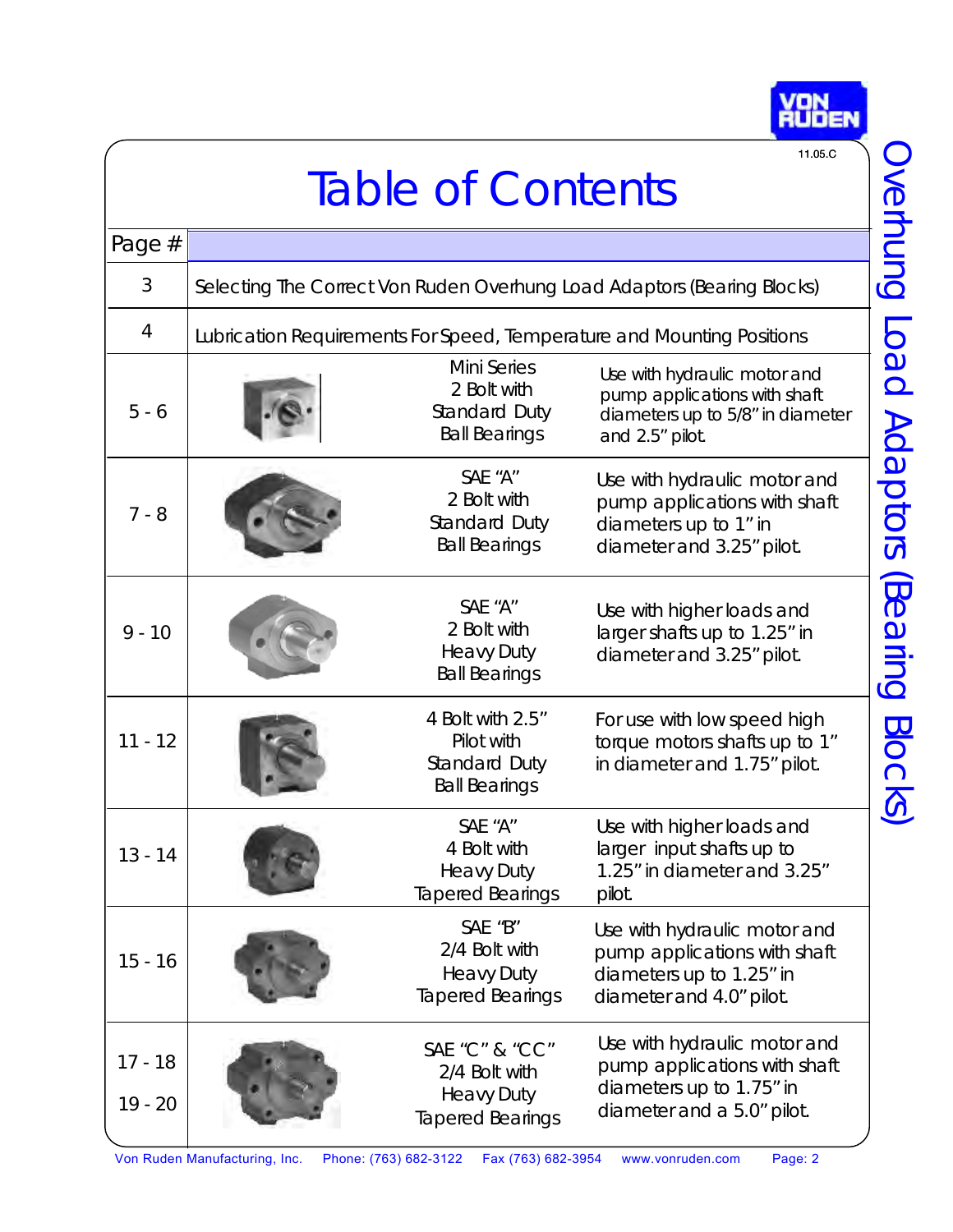

# <span id="page-2-0"></span>SELECTING THE CORRECT VON RUDEN OVERHUNG LOAD ADAPTOR (BEARING BLOCK) 11.05.C

1. Select the correct flange size, from SAE or other industry standard styles shown in this catalog. (For styles not shown in this catalog, call VON RUDEN for special units).



- $HP =$  Iransmitted horsepower
- $N = RPM$  of shaft on adapter
- $R$  = Radius of sprocket, pulley or gear in inches
- $F =$  Load connection factor (drives)
	- 1.0 Single chains
	- 1.10 Timing belts
	- 1.25 All gears or double chains
	- 2.5 Flat Belts

#### **Bearing Life Ratings (L10)**

Rating Life, L<sub>10</sub>, is the life that 90 percent of a group of apparently identical bearings will complete or exceed before reaching a defined failure criteria. The average bearing life can reach 4 to 5 times the L10 life. The unit of life is expressed in *hours*.

### **Considerations when doing your calculation and application design.**

When you double the SPEED, life is reduced by one-half, reducing SPEED one-half doubles the life. Double the LOAD, life is reduced to about 1/10th, reduce LOAD 1/2 and life increases ten times.

#### **Lubricants and/or lubricating systems as recommended by Timken Engineering Journal.**

**Grease:** Lubrication may be used for continuous bearing speeds up to 2,500 FPM [762 MPM] rib speed. Grease lubrication has very limited capacity to dissipate heat. It is also difficult to provide a continuous supply of lubricant to the roller-rib contact at high speed operation.

**Static Oil:** This method of lubrication is used successfully for speeds up to 3,500 FPM [1,067 MPM] rib speed. Increased contact of lubricant with the housing results in an improved means of dissipating heat over grease lubrication.

**Forced Feed Oil Systems:** Bearing speeds above 5,000 FPM [1,524 MPM] rib speed generally require a circulating oil system. Because centrifugal forces tend to starve the roller-rib contact area of lubricant. The main problem with running faster is getting lubricant to where it is needed.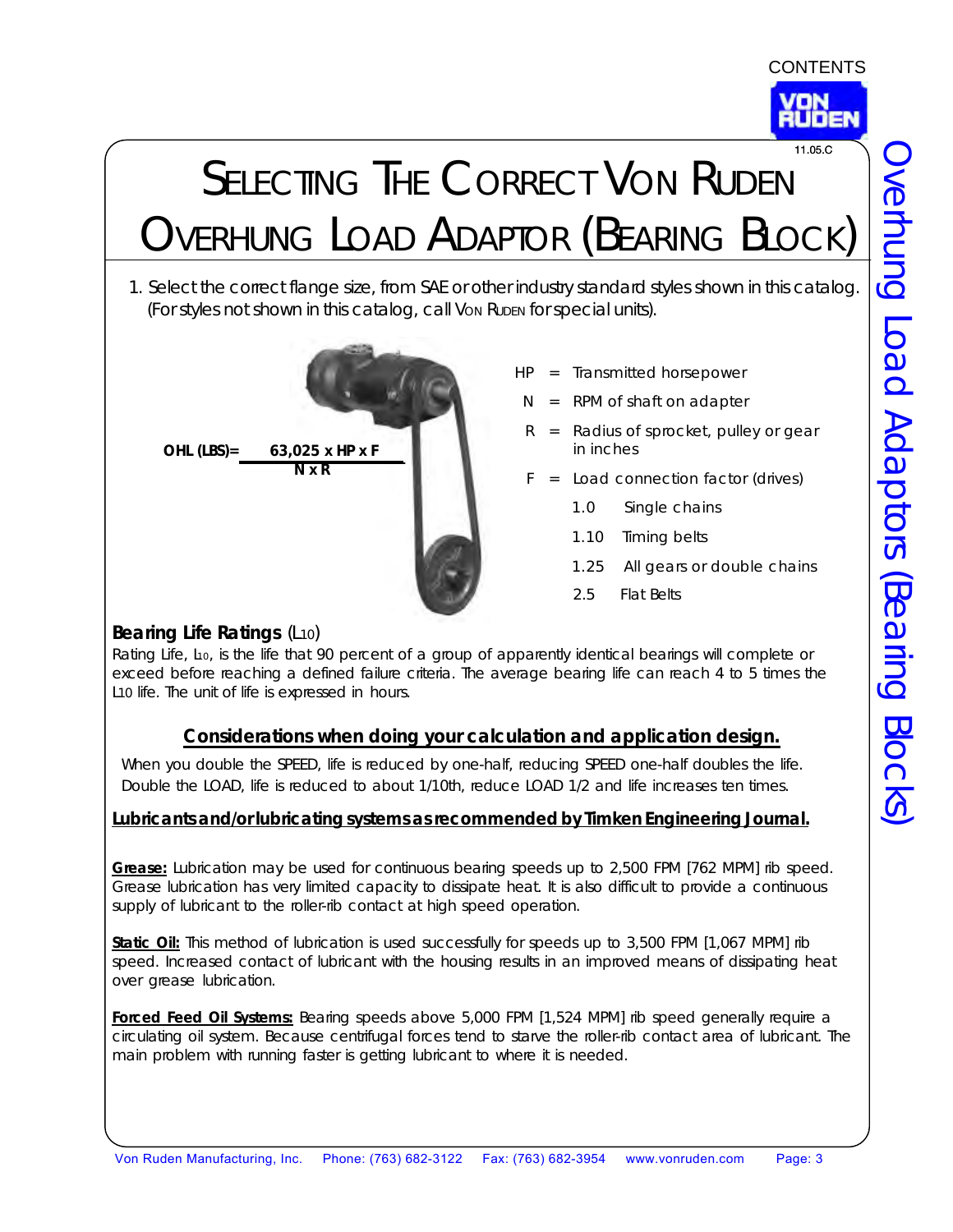

# <span id="page-3-0"></span>LUBRICATION REQUIREMENTS FOR SPEED, TEMPERATURE AND MOUNTING POSITIONS. 11.05.C

#### **Lubrication requirements for speeds and temperatures. All Overhung Load Adaptors (Bearing Blocks) Are Shipped Without Lubrication.**

Speeds under 1800 RPM, use bearing grease, 80/90 wt. oil or circulating lube oil system. Speeds 1800 or 2400 RPM, use low viscosity oil or circulating lube oil system. Speeds over 2400 RPM require circulating lube oil systems and possible coolers.

| Ambient Temperature                          | Lubricant             |
|----------------------------------------------|-----------------------|
| (-20° F to 0° F)                             | Mobile Super 10W-30   |
| $(0^\circ \text{ F to } 40^\circ \text{ F})$ | Mobilelube HD 80W-90  |
| $(40^{\circ}$ F $100^{\circ}$ F)             | Mobilelube HD 80W-90  |
| (100° F to 150° F)                           | Mobilelube HD 85W-140 |

| Model<br>Series                 | Description                                                             | Recommended<br>Amount in Horizontal<br>Position<br>(See special mounting<br>note below) | Maximum Displacement/Volume                               |
|---------------------------------|-------------------------------------------------------------------------|-----------------------------------------------------------------------------------------|-----------------------------------------------------------|
| Mini Series                     | 2 Bolt with<br>Standard Duty<br><b>Ball Bearings</b>                    | $1.50 \text{ oz}.$<br><b>[.044 Liters]</b>                                              | 5.42 Cubic Inches/3.00 oz.<br>[88.83 Cubic Centimeters]   |
| SAF 'A'                         | 2 Bolt with<br>Standard Duty<br><b>Ball Bearings</b>                    | $1.70 \Omega$ .<br>[.050 Liters]                                                        | 6.00 Cubic Inches/3.40 oz.<br>[98.34 Cubic Centimeters]   |
| SAF 'A'                         | 2 Bolt with<br>Heavy Duty<br><b>Ball Bearings</b>                       | $1.25 \Omega$<br>[.037 Liters]                                                          | 4.50 Cubic Inches/2.5 oz.<br>[73.75 Cubic Centimeters]    |
| Special<br>Industry<br>Standard | 4 Bolt with<br>2.5 inch Pilot<br>with Standard<br>Duty Ball<br>Bearings | $1.70$ oz.<br>[.050 Liters]                                                             | 6.00 Cubic Inches/3.40 oz.<br>[98.34 Cubic Centimeters]   |
| SAF 'A'                         | 4 Bolt with<br>Heavy Duty<br>Tapered<br>Bearings                        | $2.35$ $07.$<br>[.069 Liters]                                                           | 8.63 Cubic Inches/4.70 oz.<br>[141.45 Cubic Centimeters]  |
| SAF 'B'                         | 2/4 Bolt with<br>Heavy Duty<br>Tapered<br>Bearings                      | 2.3507.<br>$[.069$ Liters $]$                                                           | 8.63 Cubic Inches/4.70 oz.<br>[141.45 Cubic Centimeters]  |
| SAF 'C'                         | 2/4 Bolt with<br>Heavy Duty<br>Tapered<br>Bearings                      | $3.44 \Omega$<br>$[.102$ Liters $]$                                                     | 12.40 Cubic Inches/6.88 oz.<br>[203.24 Cubic Centimeters] |
| SAE 'C-C'                       | 2/4 Bolt with<br><b>Heavy Duty</b><br>Tapered<br><b>Bearings</b>        | $4.25$ $oz.$<br>[.125 Liters]                                                           | 15.30 Cubic Inches/8.50 oz.<br>[250.77 Cubic Centimeters] |

### **Special Mounting Note**

When mounting the overhung load adaptor (Bearing Block) in the vertical position or any other position that the shaft is at a 300 or greater tilt, a forced feed oil system is recommended. If that is not an option, an outside vented reservoir with sufficient lubricant capacity connected to one of the fill ports that has an oil level above the highest bearing may offer proper lubrication if speeds are within parameters listed above in recommended lube specifications.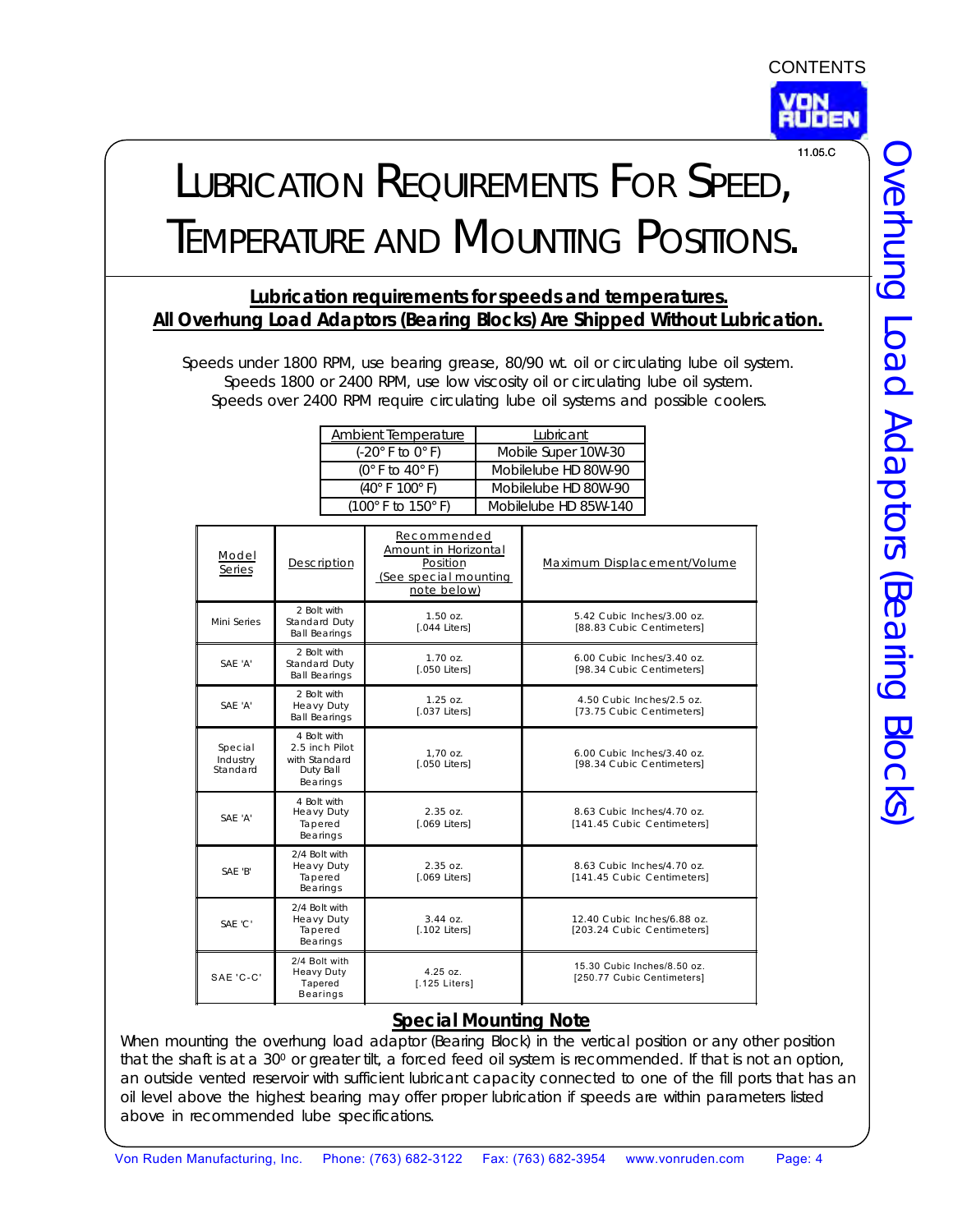

<span id="page-4-0"></span>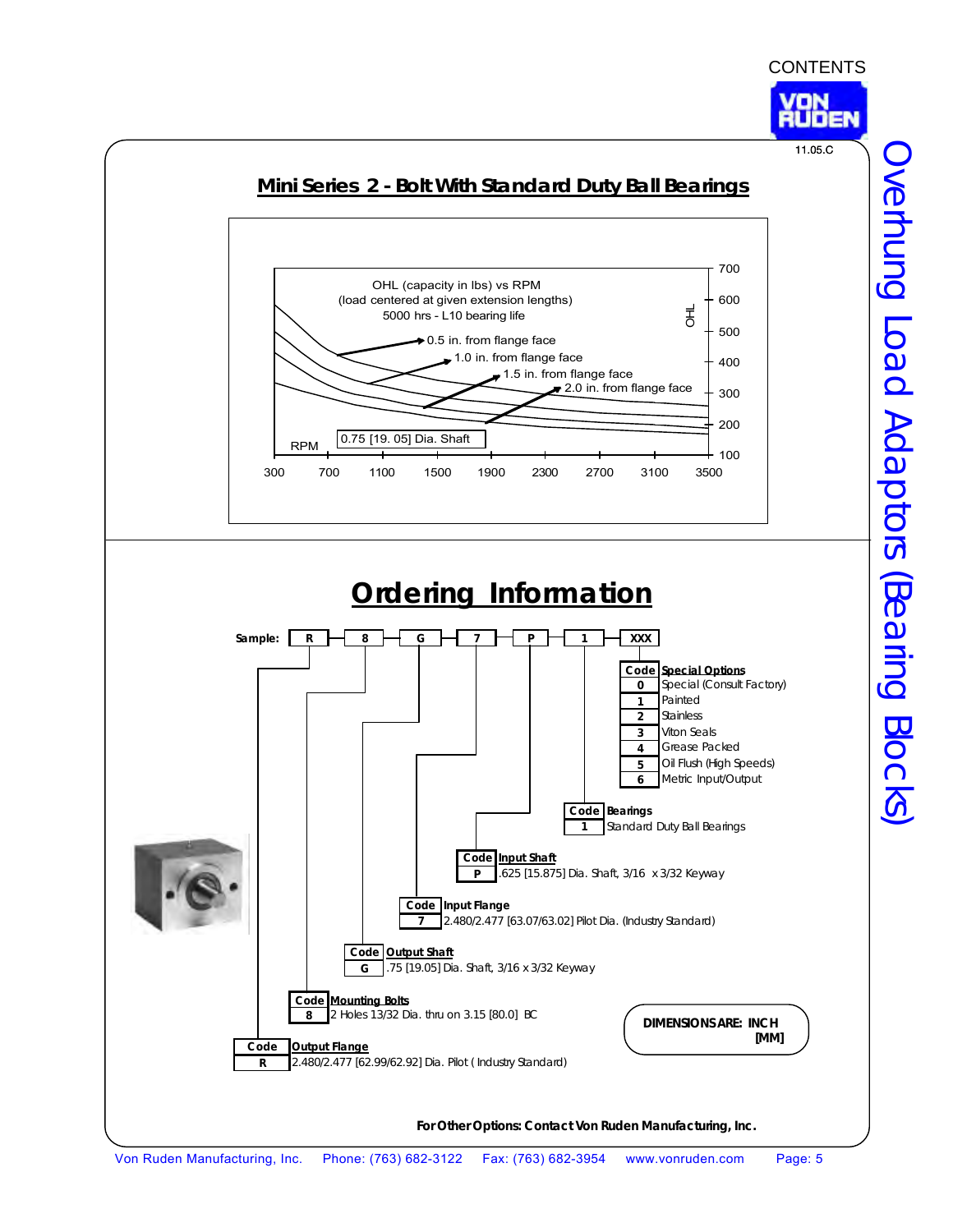

Overhung Load Adaptors (Bearing Blocks) Overhung Load Adaptors (Bearing Blocks)

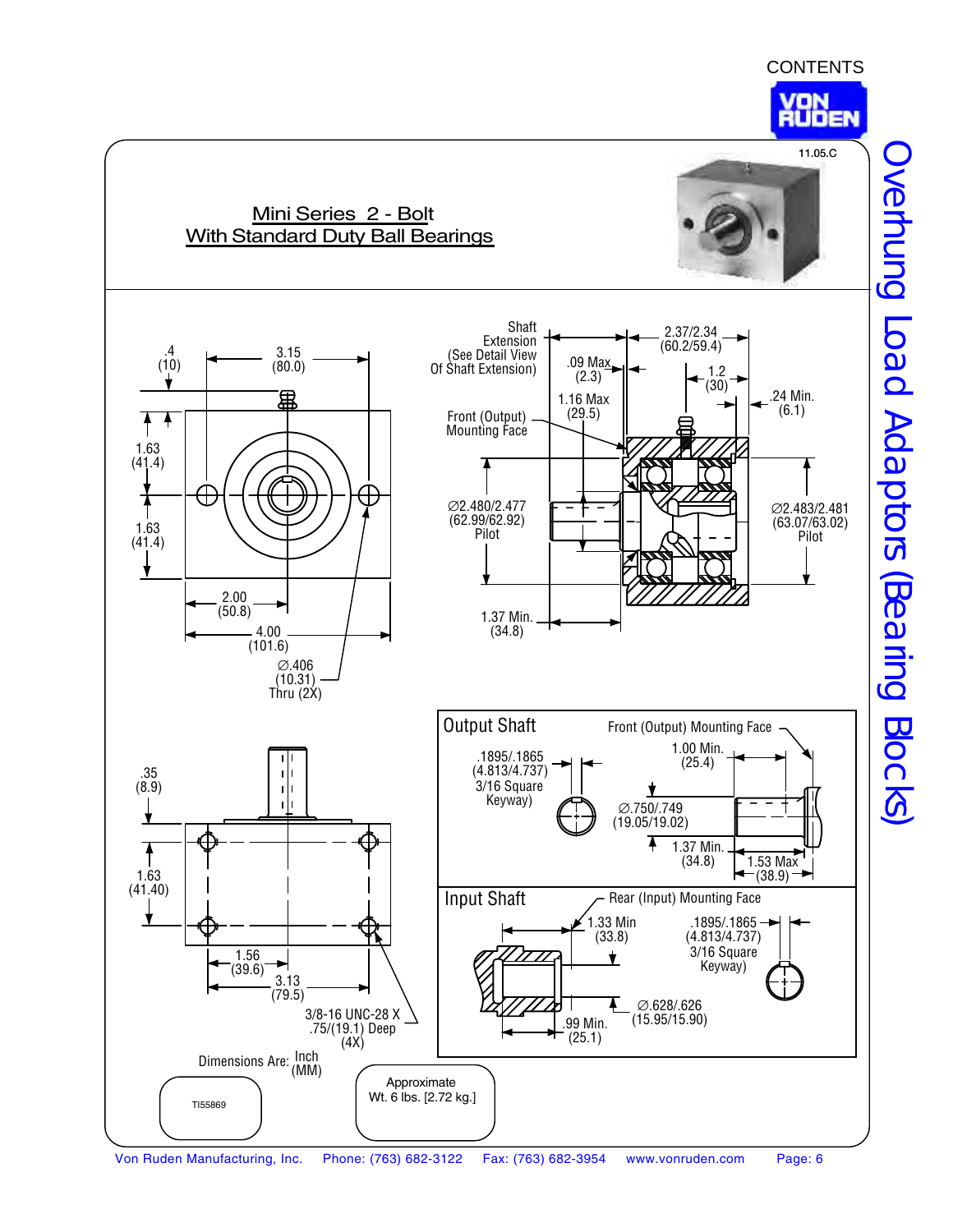<span id="page-6-0"></span>

Overhung Load Adaptors (Bearing Blocks) Overhung Load Adaptors (Bearing Blocks)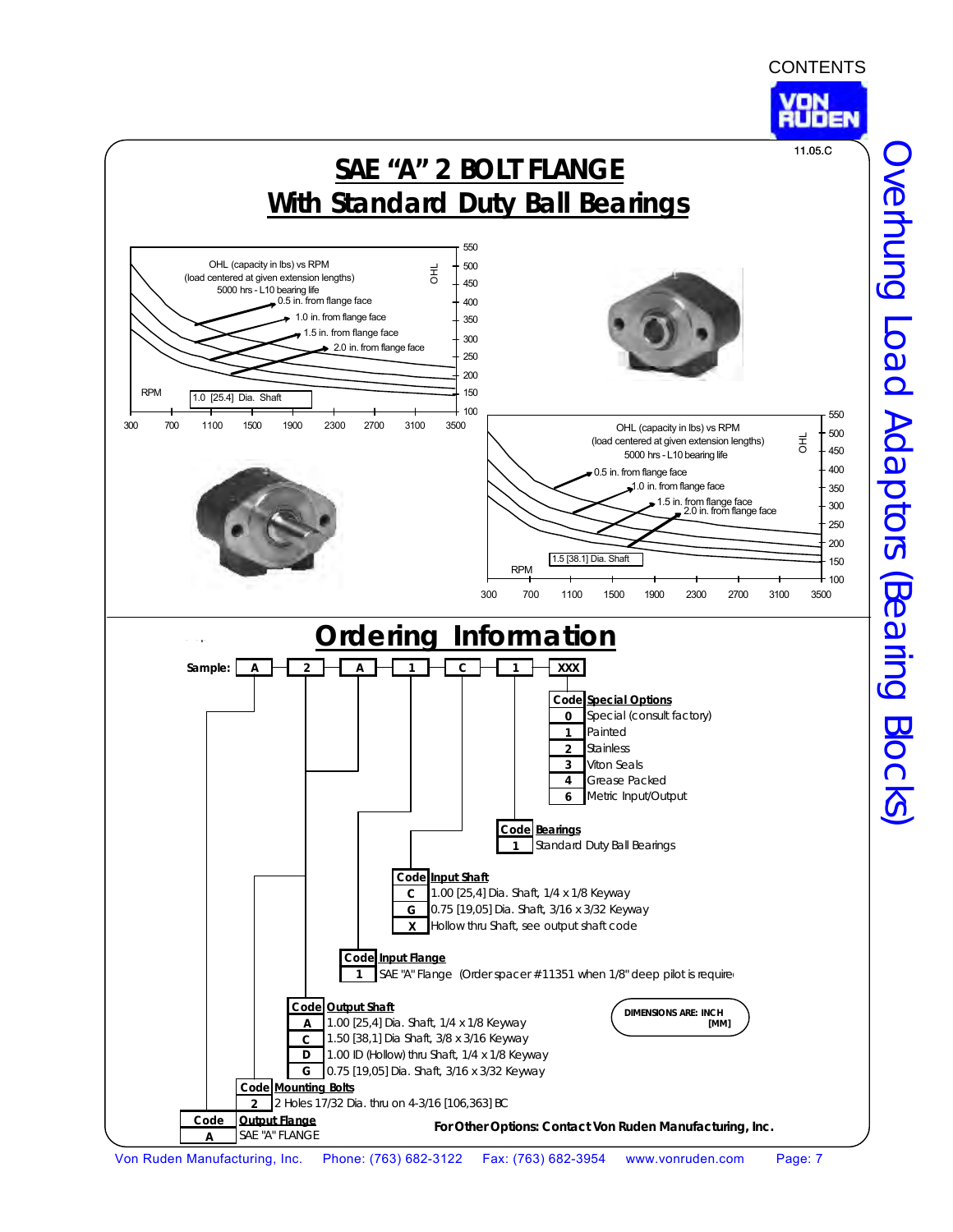



Overhung Load Adaptors (Bearing Blocks) Overhung Load Adaptors (Bearing Blocks)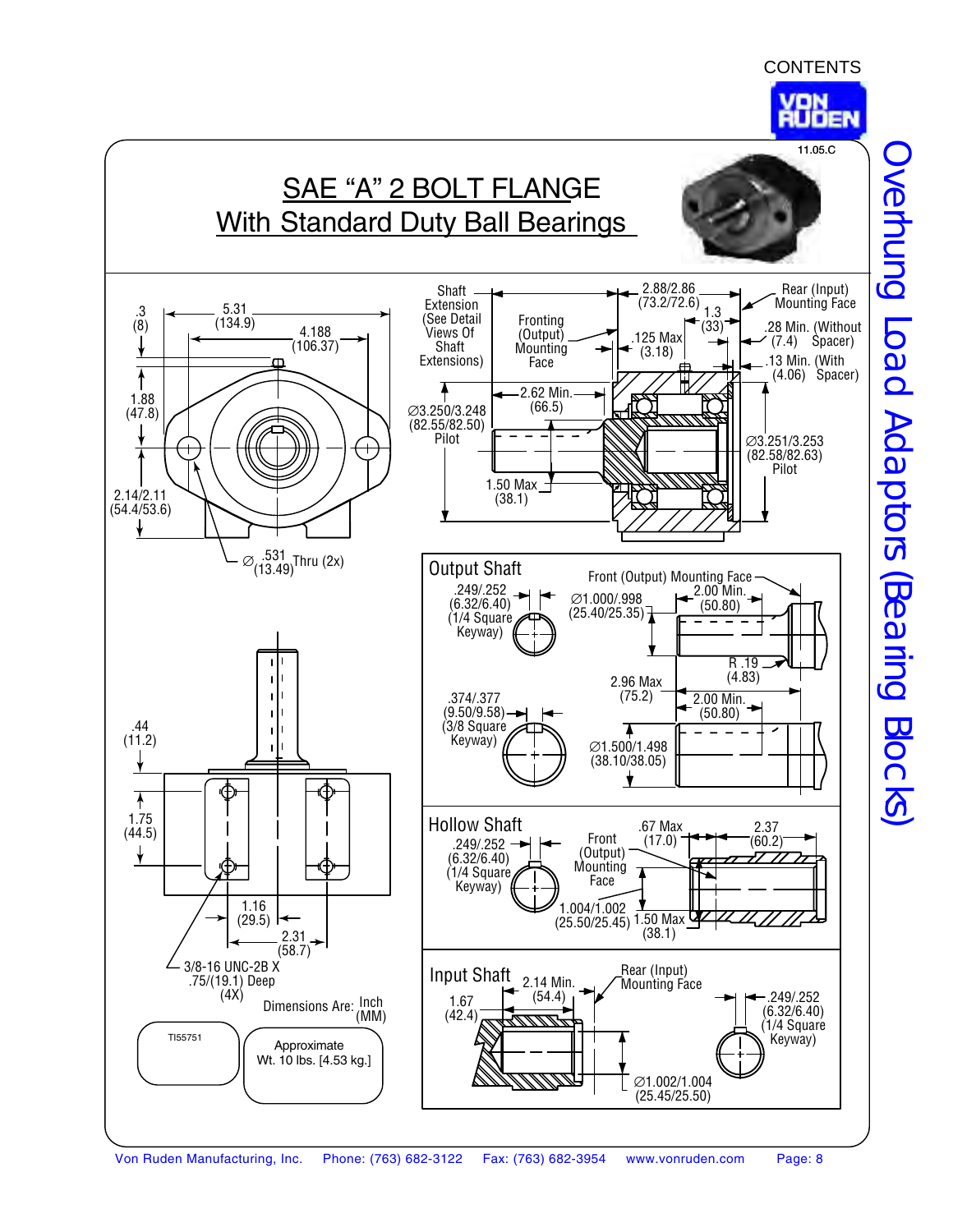<span id="page-8-0"></span>

Von Ruden Manufacturing, Inc. Phone: (763) 682-3122 Fax: (763) 682-3954 www.vonruden.com Rev.: Page: 9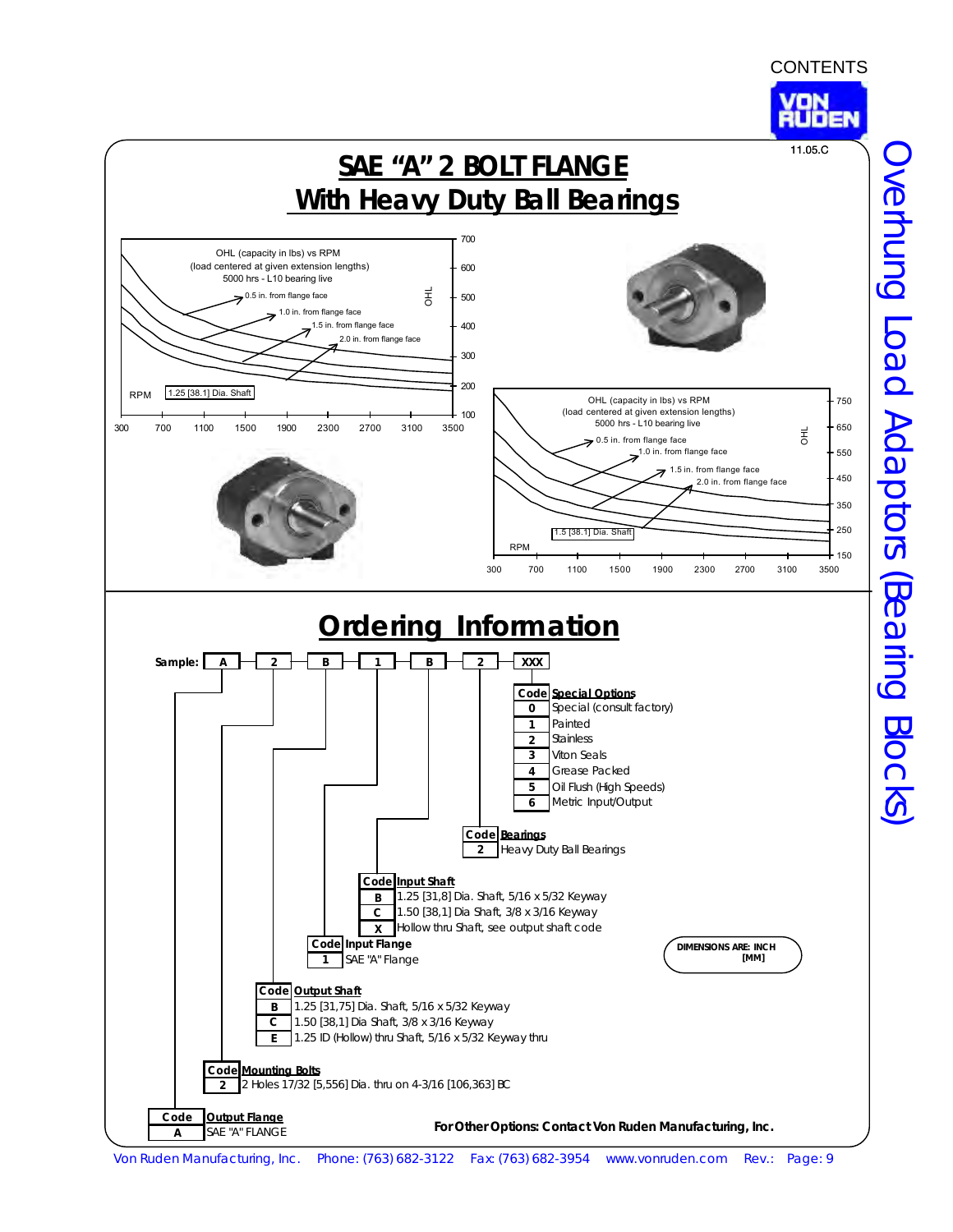





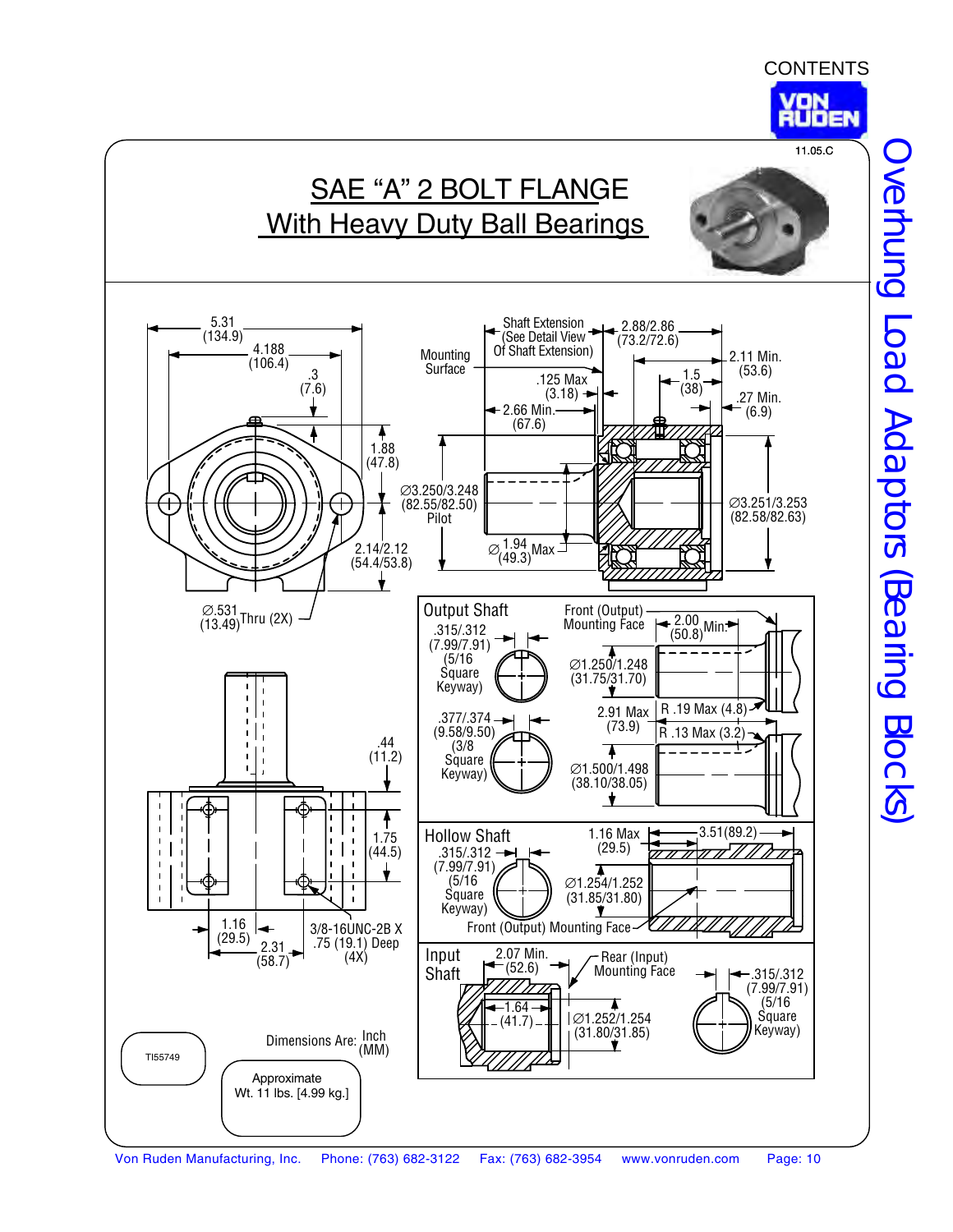

<span id="page-10-0"></span>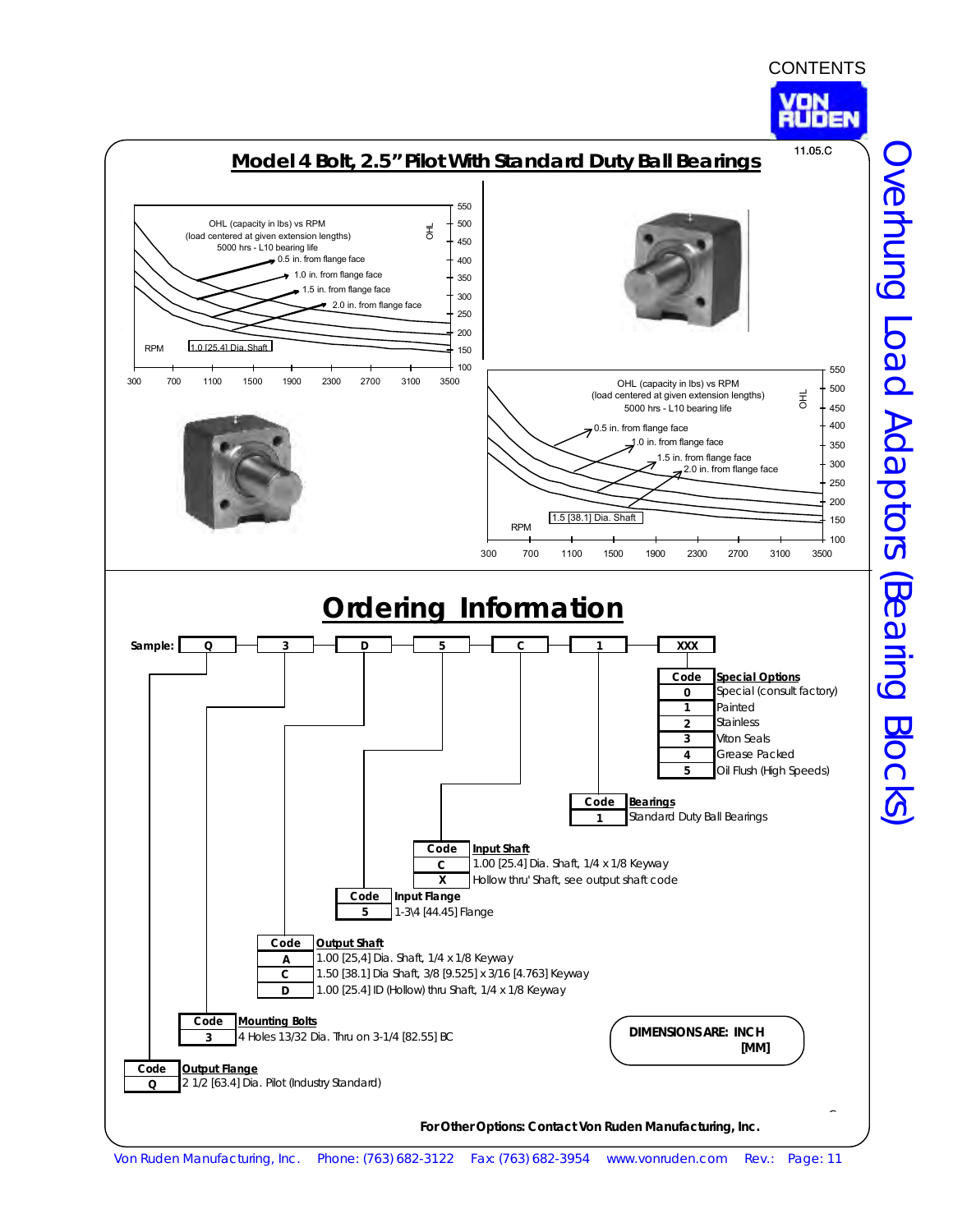

11.05.C



Overhung Load Adaptors (Bearing Blocks) Overhung Load Adaptors (Bearing Blocks)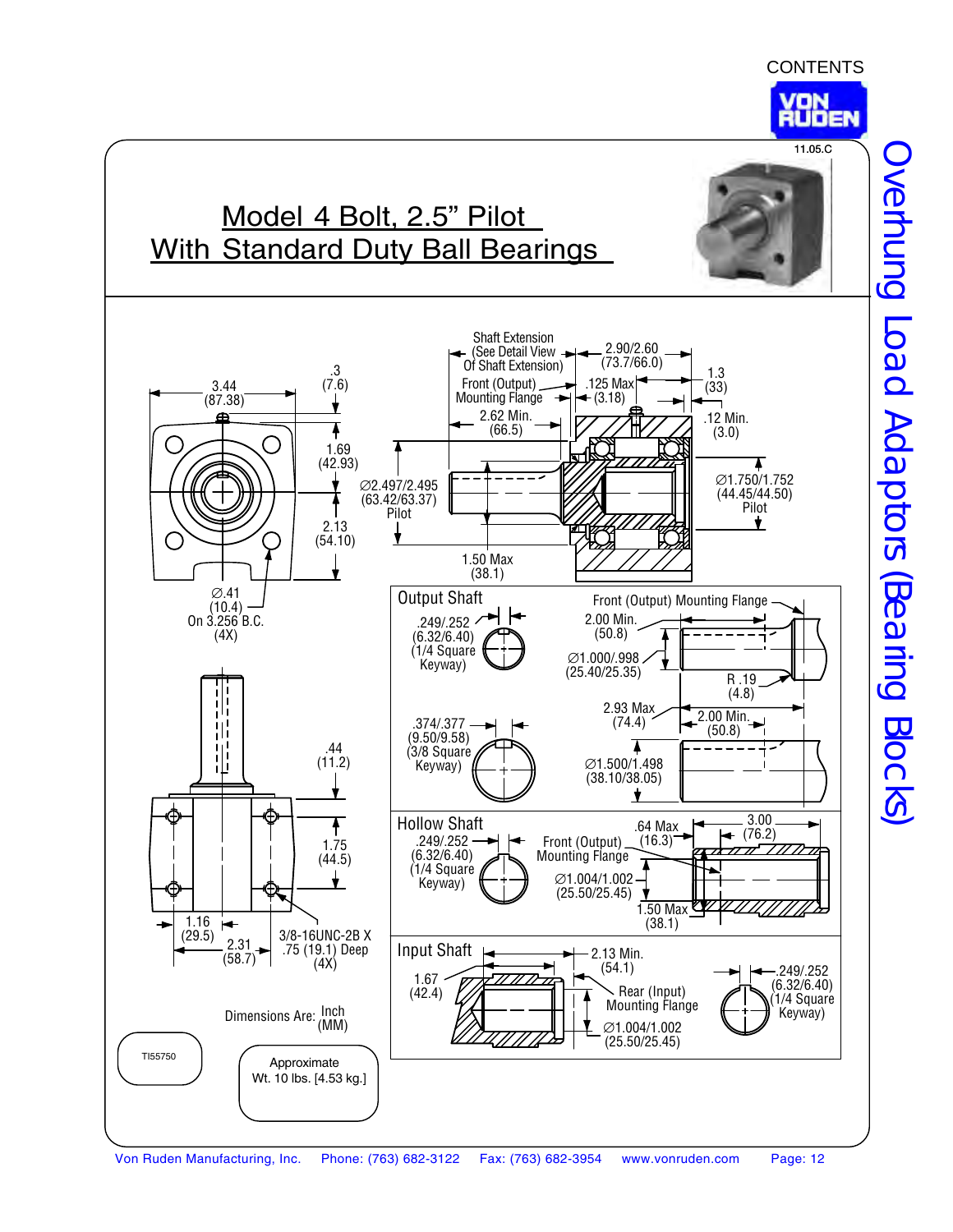

<span id="page-12-0"></span>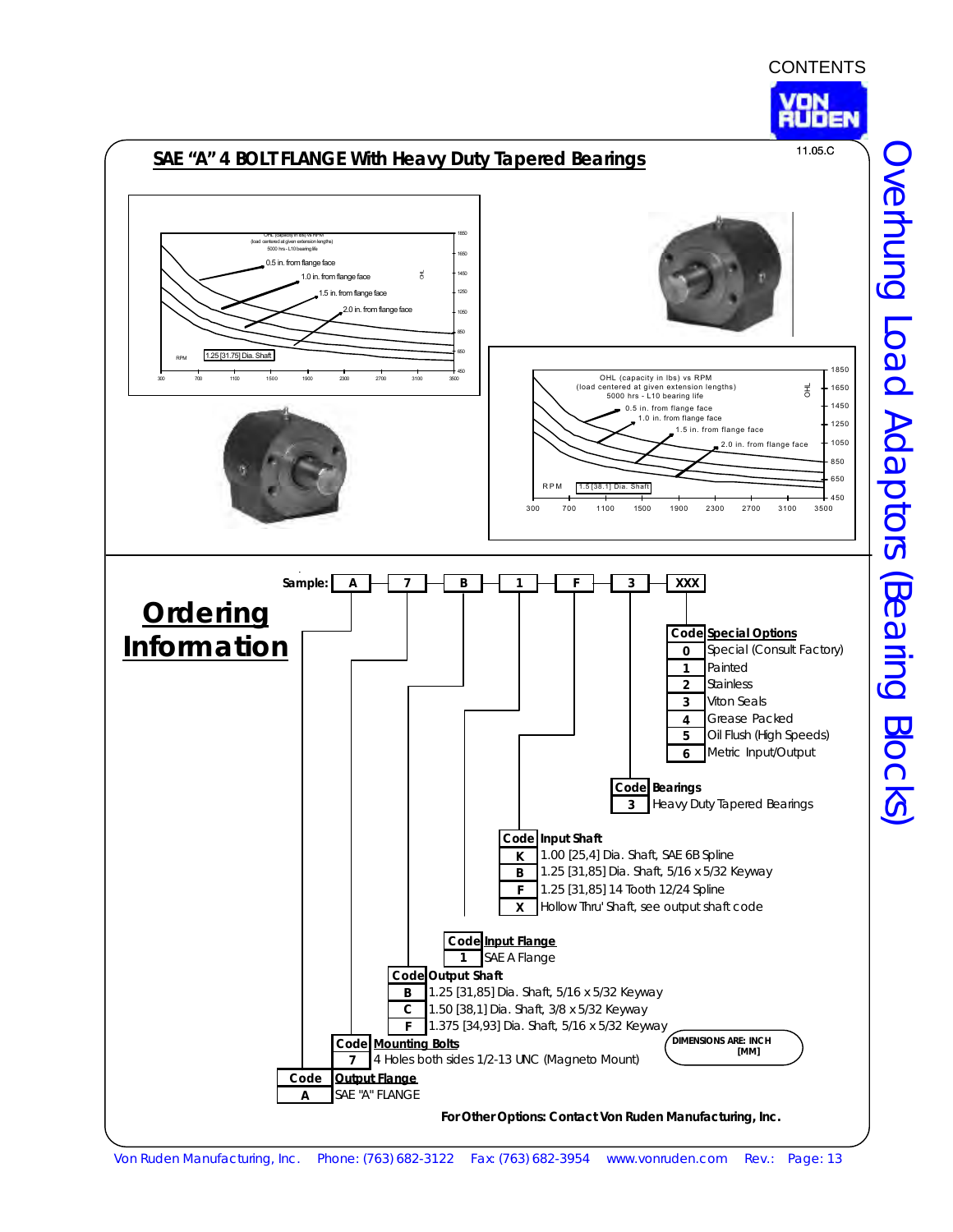



Overhung Load Adaptors (Bearing Blocks) Overhung Load Adaptors (Bearing Blocks)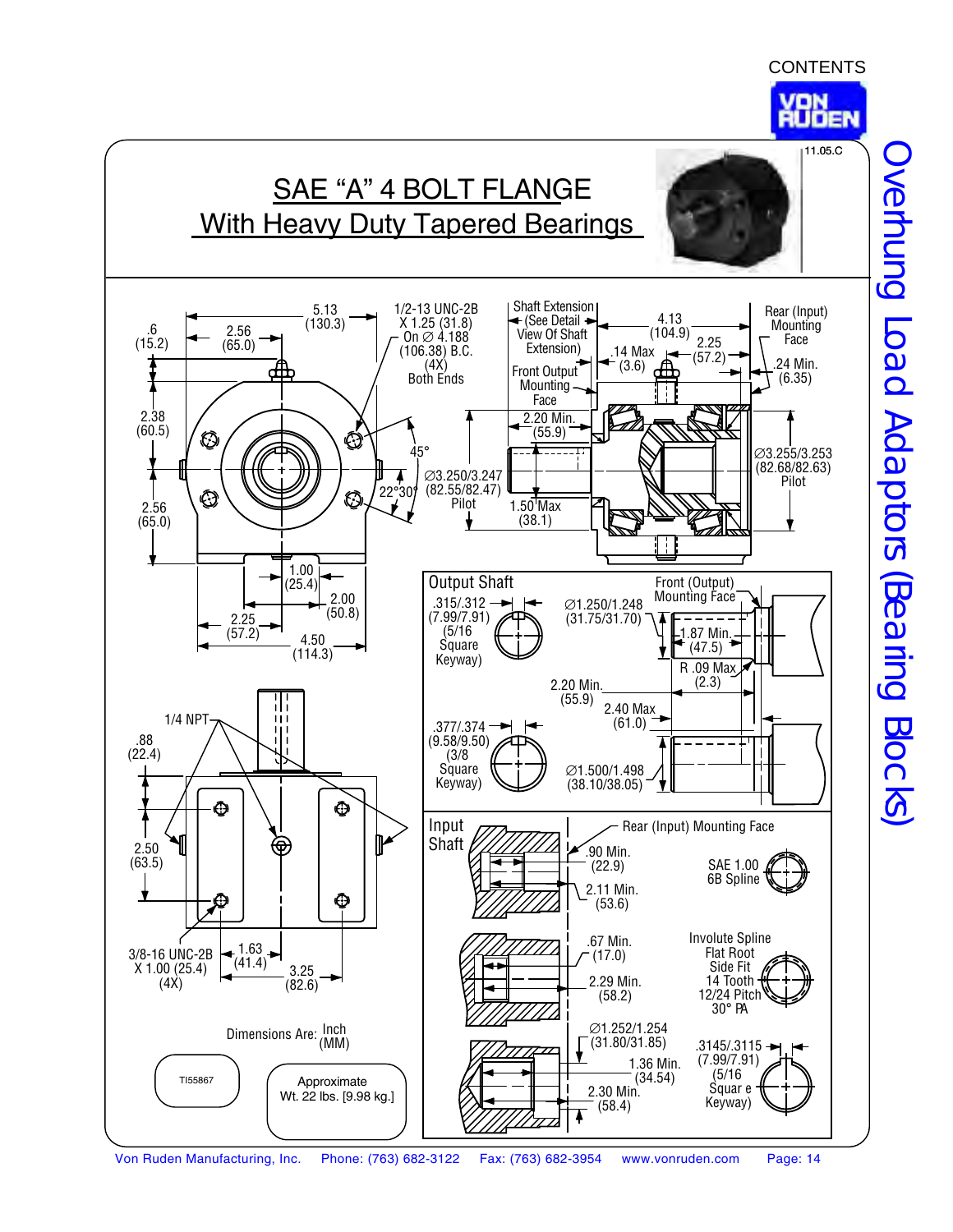<span id="page-14-0"></span>**Ordering Information** Crop **Sample: B 4 C 2 B 3 XXX Code Special Options 0** Special (Consult Factory) **1** Painted **2** Stainless **3** Viton Seals **4** Grease Packed **5** Oil Flush (High Speeds) **6** Metric Input/Output **Code Bearings 3** Heavy Duty Tapered Bearings **Code Input Shaft B** 1.25 [31.85] Dia. Shaft, 5/16 x 5/32 Keyway **C** 1.00 [25.4] Dia. Shaft, 1/4 x 1/8 Keyway **D** .875 [22.0] Dia. Shaft, 1/4 x 1/8 Keyway **E** 13 Tooth 16/32 Spline **F** 15 Tooth 16/32 Spline **G** 14 Tooth 12/24 Spline **X** Hollow thru Shaft, see output shaft code **Code Input Flange 2** SAE B Flange **Code Output Shaft C** 1.50 [38.1] Dia. Shaft, 3/8 x 3/16 Keyway **D** 1.00 ID (Hollow) thru Shaft, 1/4 x 1/8 Keyway **Code Mounting Bolts 4** 6 Holes 9/16 Dia. thru on 5 [127.00] & 5-3/4 [146.05] BC's **Code Output Flange B** SAE "B" FLANGE **Model SAE "B" 2/4 Bolt With Heavy Duty Tapered Bearings DIMENSIONS ARE: INCH [MM] For Other Options: Contact Von Ruden Manufacturing, Inc.** OHL (capacity in lbs) vs RPM (load centered at given extension lengths) 5000 hrs - L10 bearing life 450 650 850 1050 1250 1450 1650 1850 300 700 1100 1500 1900 2300 2700 3100 3500 RPM 1.5 [38.1] Dia. Shaft 롱 0.5 in. from flange face 1.0 in. from flange face 1.5 in. from flange face 2.0 in. from flange face 11.05.C

Von Ruden Manufacturing, Inc. Phone: (763) 682-3122 Fax: (763) 682-3954 www.vonruden.com Rev.: Page: 15

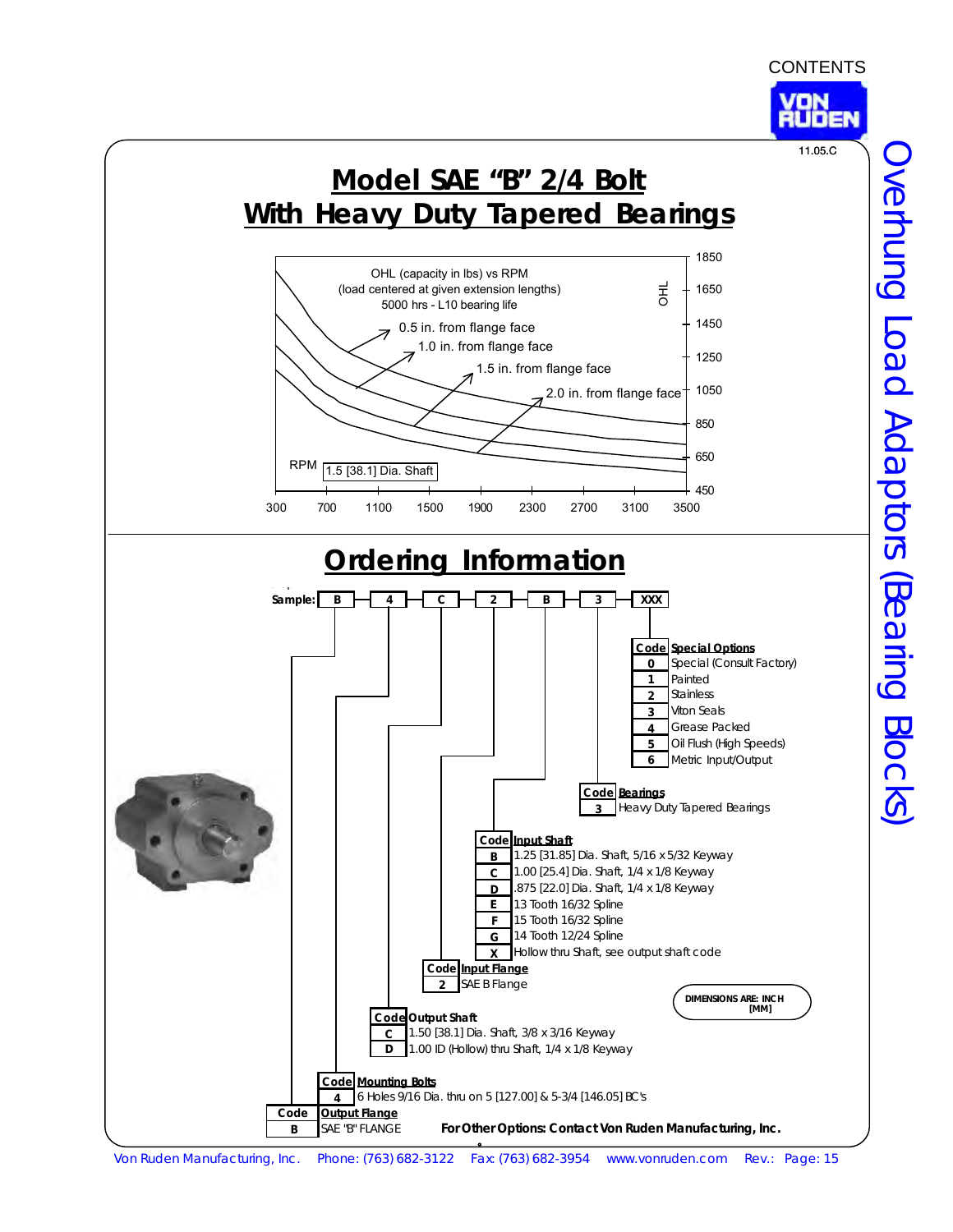

# Model SAE "B" 2/4 Bolt With Heavy Duty Tapered Bearings





Overhung Load Adaptors (Bearing Blocks) Overhung Load Adaptors (Bearing Blocks)

Von Ruden Manufacturing, Inc. Phone: (763) 682-3122 Fax: (763) 682-3954 www.vonruden.com Page: 16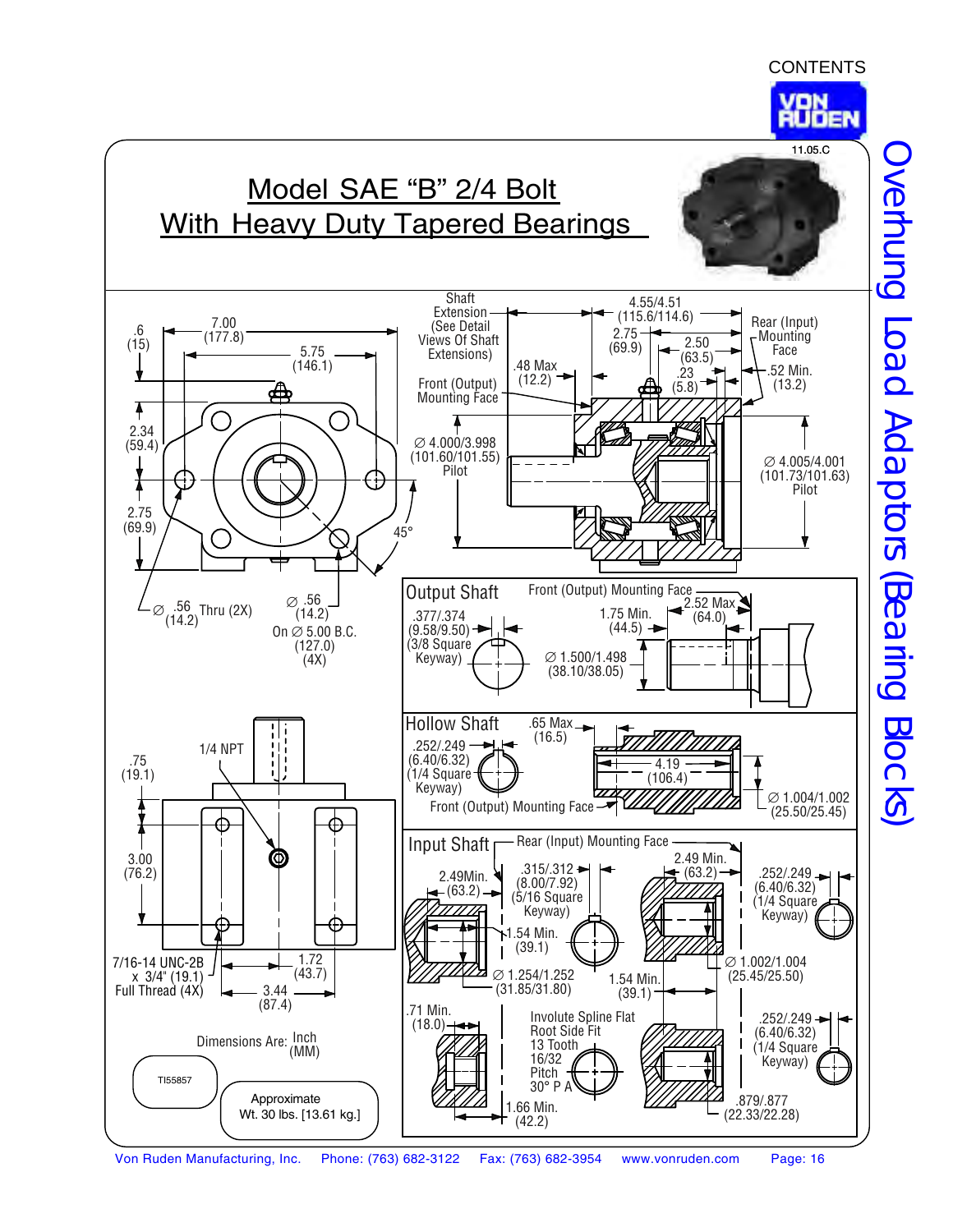<span id="page-16-0"></span>

Overhung Load Adaptors (Bearing Blocks) Overhung Load Adaptors (Bearing Blocks)

Von Ruden Manufacturing, Inc. Phone: (763) 682-3122 Fax: (763) 682-3954 www.vonruden.com Rev.: Page: 17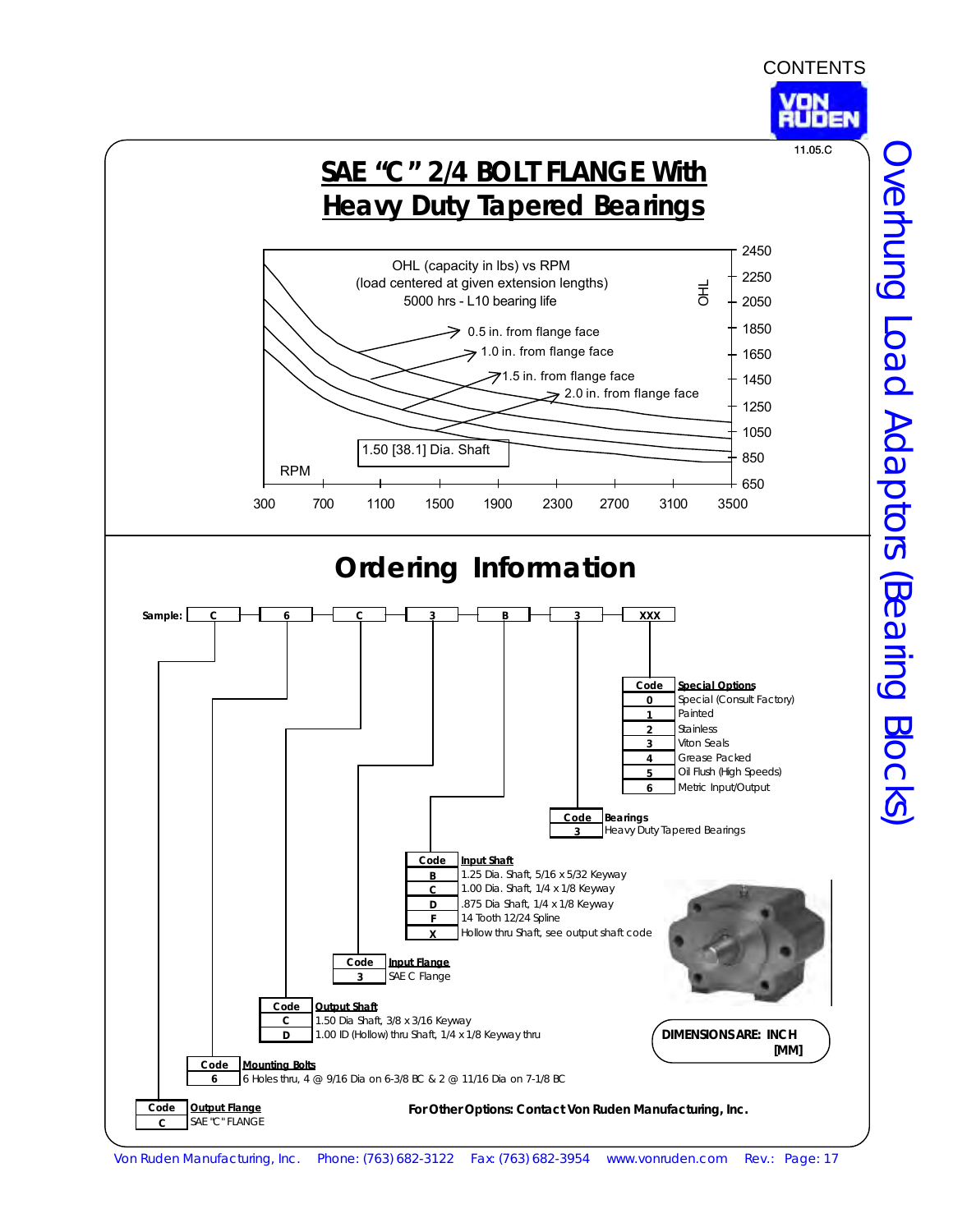



Overhung Load Adaptors (Bearing Blocks) Overhung Load Adaptors (Bearing Blocks)

Von Ruden Manufacturing, Inc. Phone: (763) 682-3122 Fax: (763) 682-3954 www.vonruden.com Page: 18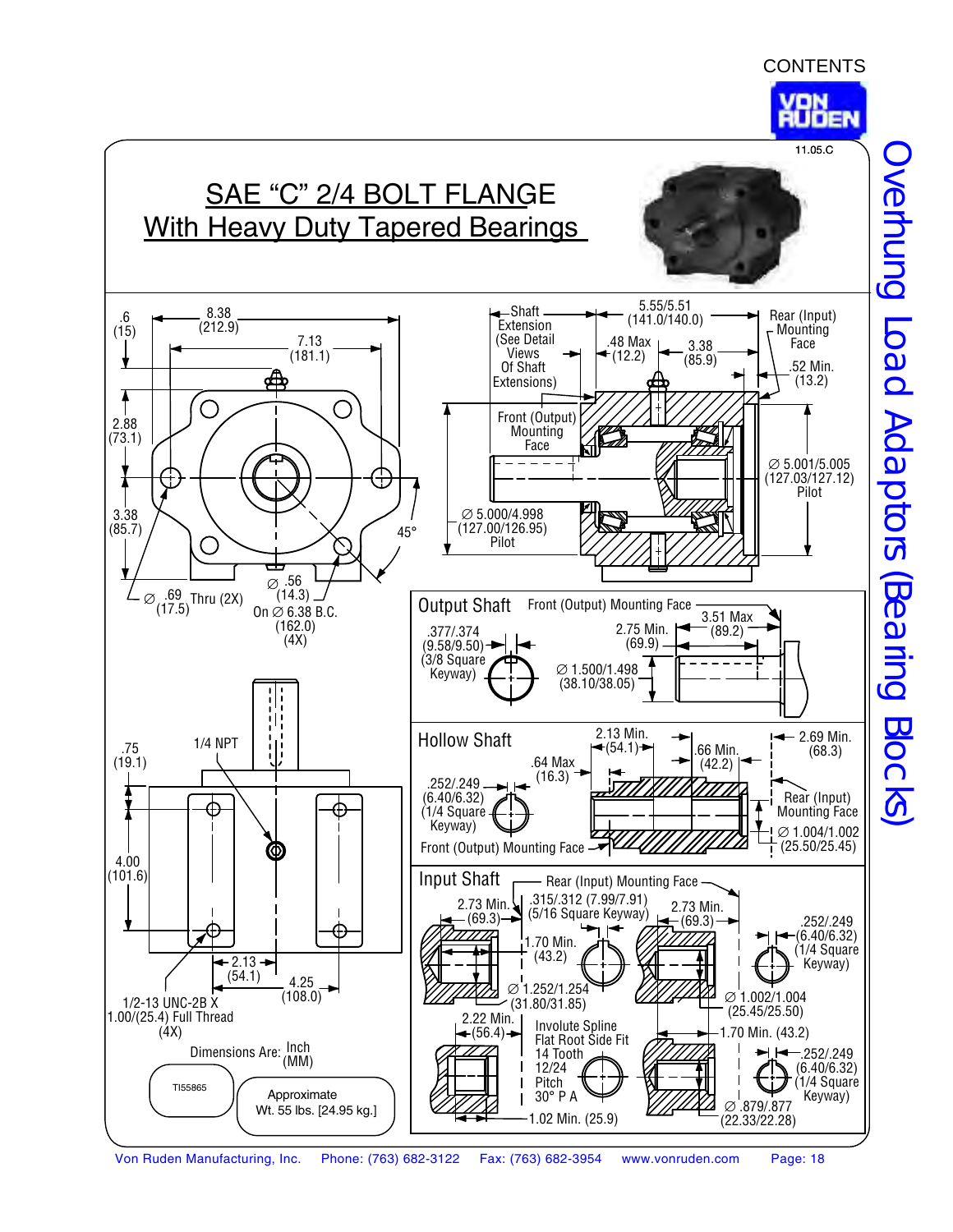<span id="page-18-0"></span>